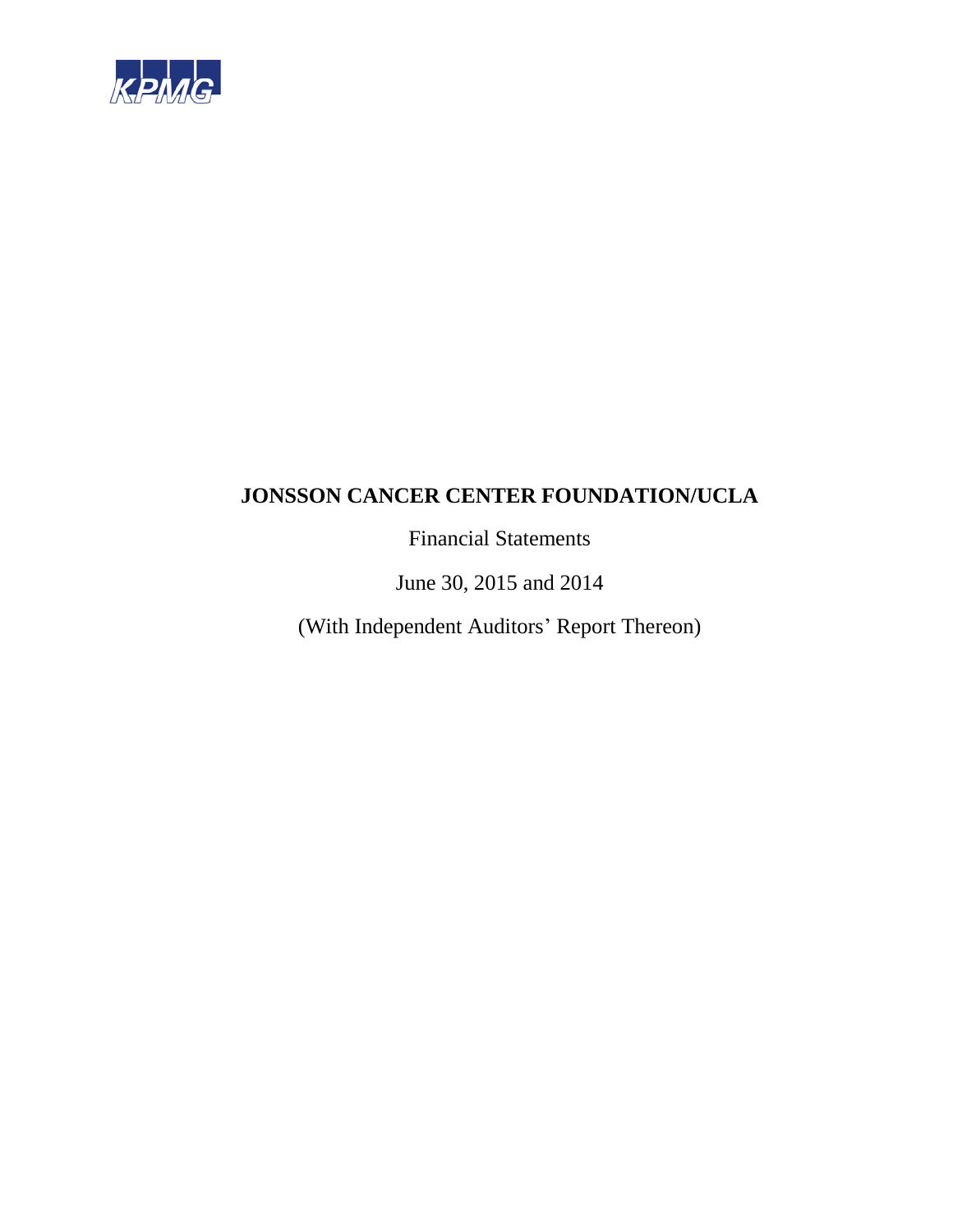# **Table of Contents**

|                                                               | Page(s)   |
|---------------------------------------------------------------|-----------|
| <b>Independent Auditors' Report</b>                           | $1 - 2$   |
| Management's Discussion and Analysis (Unaudited)              | $3-6$     |
| <b>Basic Financial Statements</b>                             |           |
| <b>Statements of Net Position</b>                             | 7         |
| Statements of Revenues, Expenses, and Changes in Net Position | 8         |
| <b>Statements of Cash Flows</b>                               | 9         |
| Notes to the Financial Statements                             | $10 - 14$ |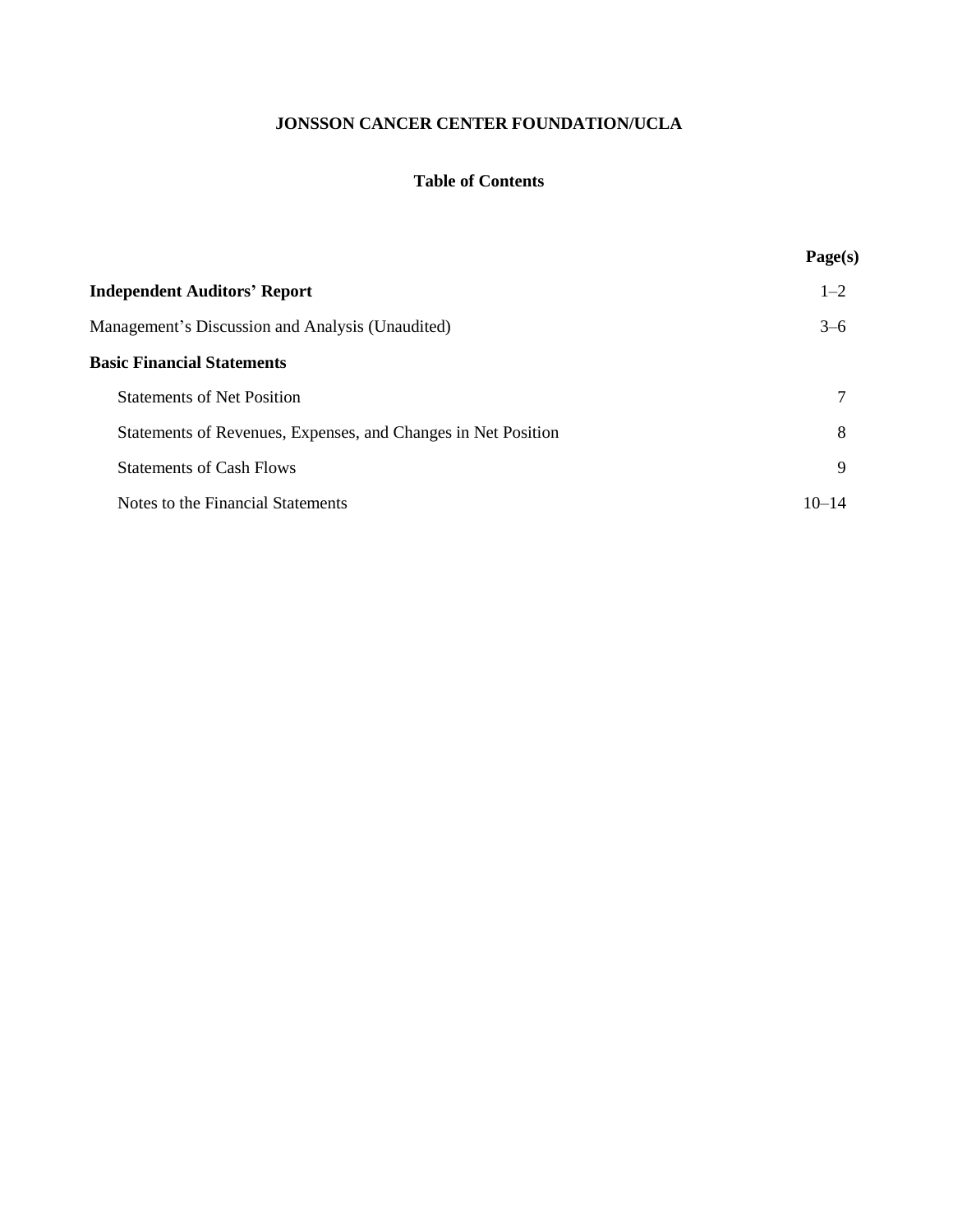

**KPMG LLP** Suite 1500 550 South Hope Street Los Angeles, CA 90071-2629

# **Independent Auditors' Report**

The Board of Directors Jonsson Cancer Center Foundation/UCLA

We have audited the accompanying financial statements of the Jonsson Cancer Center Foundation/UCLA (the Foundation), a component unit of the University of California, as of and for the years ended June 30, 2015 and 2014, and the related notes to the financial statements, which collectively comprise the Foundation's basic financial statements as listed in the table of contents.

# *Management's Responsibility for the Financial Statements*

Management is responsible for the preparation and fair presentation of these financial statements in accordance with U.S. generally accepted accounting principles; this includes the design, implementation, and maintenance of internal control relevant to the preparation and fair presentation of financial statements that are free from material misstatement, whether due to fraud or error.

# *Auditors' Responsibility*

Our responsibility is to express an opinion on these financial statements based on our audits. We conducted our audits in accordance with auditing standards generally accepted in the United States of America. Those standards require that we plan and perform the audit to obtain reasonable assurance about whether the financial statements are free from material misstatement.

An audit involves performing procedures to obtain audit evidence about the amounts and disclosures in the financial statements. The procedures selected depend on the auditors' judgment, including the assessment of the risks of material misstatement of the financial statements, whether due to fraud or error. In making those risk assessments, the auditor considers internal control relevant to the entity's preparation and fair presentation of the financial statements in order to design audit procedures that are appropriate in the circumstances, but not for the purpose of expressing an opinion on the effectiveness of the entity's internal control. Accordingly, we express no such opinion. An audit also includes evaluating the appropriateness of accounting policies used and the reasonableness of significant accounting estimates made by management, as well as evaluating the overall presentation of the financial statements.

We believe that the audit evidence we have obtained is sufficient and appropriate to provide a basis for our audit opinion.

# *Opinion*

In our opinion, the financial statements referred to above present fairly, in all material respects, the financial position of the Foundation as of June 30, 2015 and 2014, and the changes in its financial position and its cash flows for the years then ended in accordance with U.S. generally accepted accounting principles.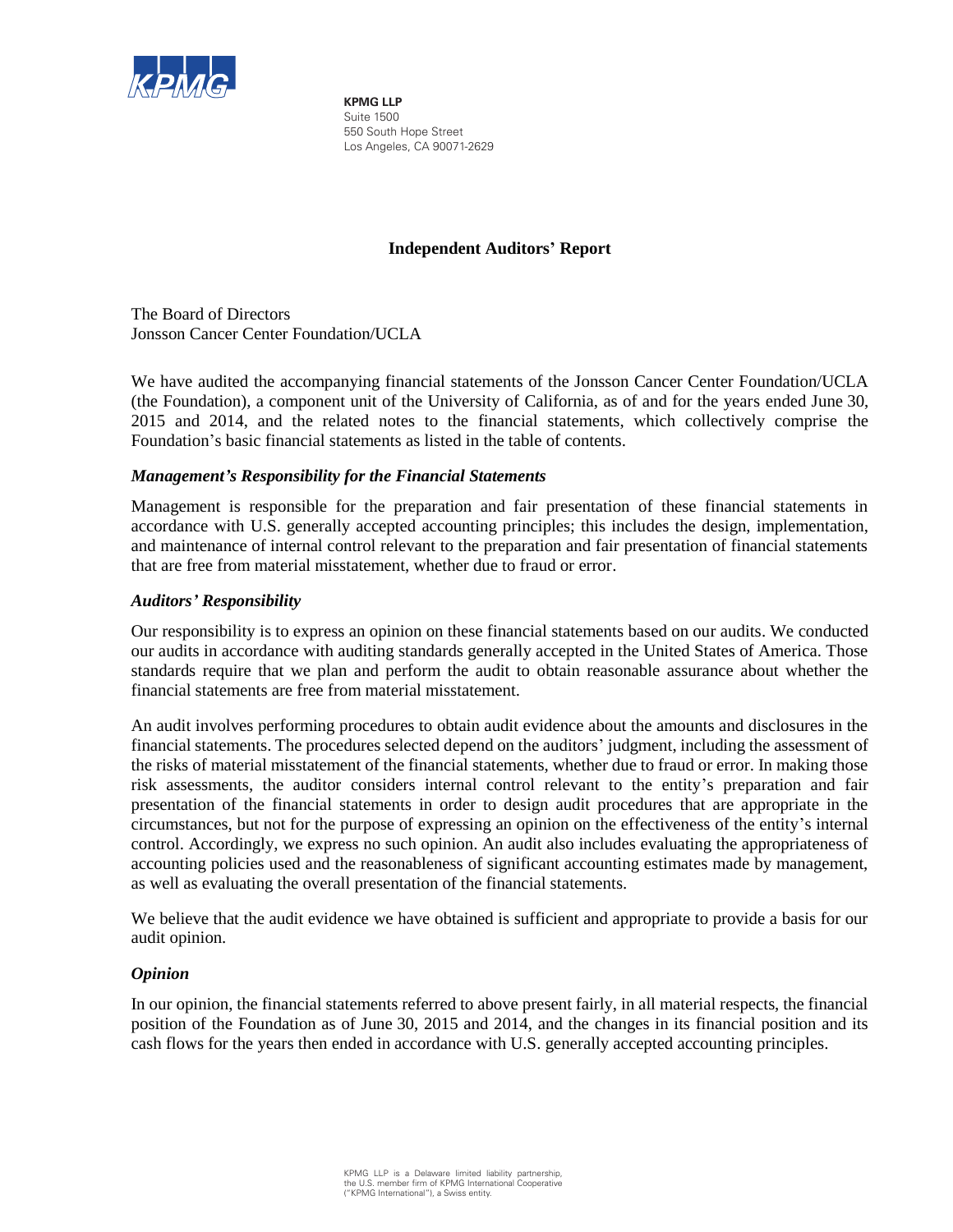

# *Other Matters*

## *Required Supplementary Information*

U.S. generally accepted accounting principles require that management's discussion and analysis on pages 3–6 be presented to supplement the basic financial statements. Such information, although not a part of the basic financial statements, is required by the Governmental Accounting Standards Board who considers it to be an essential part of financial reporting for placing the basic financial statements in an appropriate operational, economic, or historical context. We have applied certain limited procedures to the required supplementary information in accordance with auditing standards generally accepted in the United States of America, which consisted of inquiries of management about the methods of preparing the information and comparing the information for consistency with management's responses to our inquiries, the basic financial statements, and other knowledge we obtained during our audit of the basic financial statements. We do not express an opinion or provide any assurance on the information because the limited procedures do not provide us with sufficient evidence to express an opinion or provide any assurance.

KPMG LLP

Los Angeles, California December 23, 2015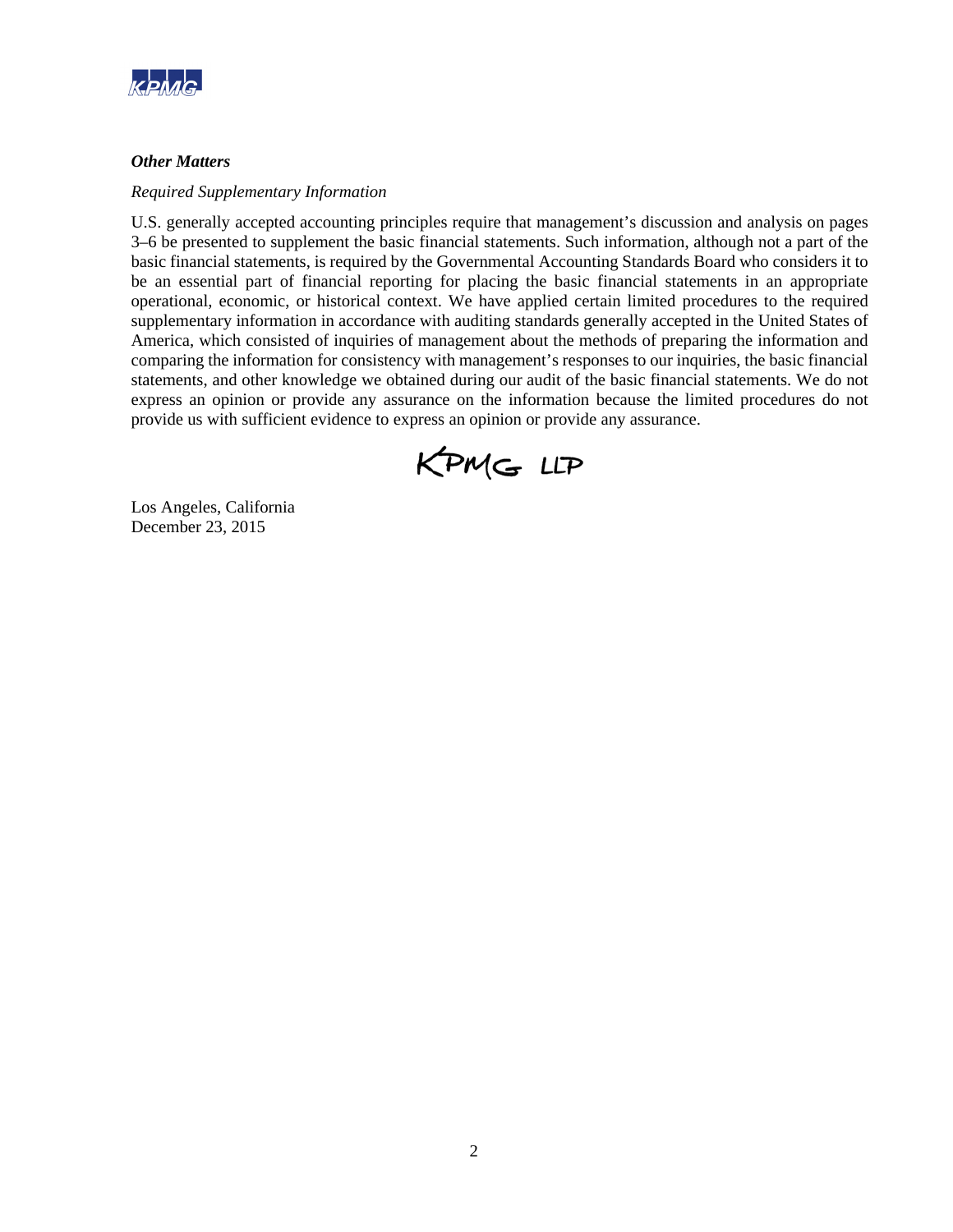Management's Discussion and Analysis (Unaudited)

June 30, 2015 and 2014

The Jonsson Cancer Center Foundation/UCLA (the Foundation), formerly the California Institute for Cancer Research, was established in 1956. The primary purpose of the Foundation is to raise and distribute funds for cancer research at the University of California, Los Angeles (UCLA). Donations to the Foundation come, predominantly, from individuals committed to eradicating cancer who are inspired by the high quality of cancer research conducted at UCLA in the Jonsson Comprehensive Cancer Center.

The following discussion and analysis of the Foundation's financial performance presents an overview of its financial activities for the fiscal year ended June 30, 2015 (FY 2015) with selected comparative information for the fiscal year ended June 30, 2014 (FY 2014) and the fiscal year ended June 30, 2013 (FY 2013). This discussion and analysis has been prepared by management and should be read in conjunction with the accompanying audited financial statements and footnotes.

# *Using This Report*

This annual report consists of a series of financial statements prepared in accordance with the Governmental Accounting Standards Board Statement No. 34, *Basic Financial Statements and Management's Discussion and Analysis – For State and Local Governments*.

One of the most important questions asked about the Foundation's finances is whether the Foundation is better or worse off as a result of the year's activities. The keys to understanding this question are the statements of net position, statements of revenues, expenses, and changes in net position and the statements of cash flows. These statements present financial information in a form similar to that used by private sector companies. The Foundation's net position (the difference between assets and liabilities) is one indicator of the Foundation's financial health. Over time, increases or decreases in net position is one indicator of the improvement or erosion of the Foundation's financial condition when considered in combination with other nonfinancial information.

The statements of net position include all assets and liabilities. The statements of revenues, expenses, and changes in net position present revenues earned and expenses incurred during the year. Activities are reported as either operating or nonoperating, with gifts reported as operating revenues and investment results reported as nonoperating revenues. These statements are prepared using the economic resources measurement focus and the accrual basis of accounting. Another way to assess the financial health of the Foundation is to look at the statements of cash flows. Its primary purpose is to provide relevant information about the sources and uses of cash of an entity during a given period.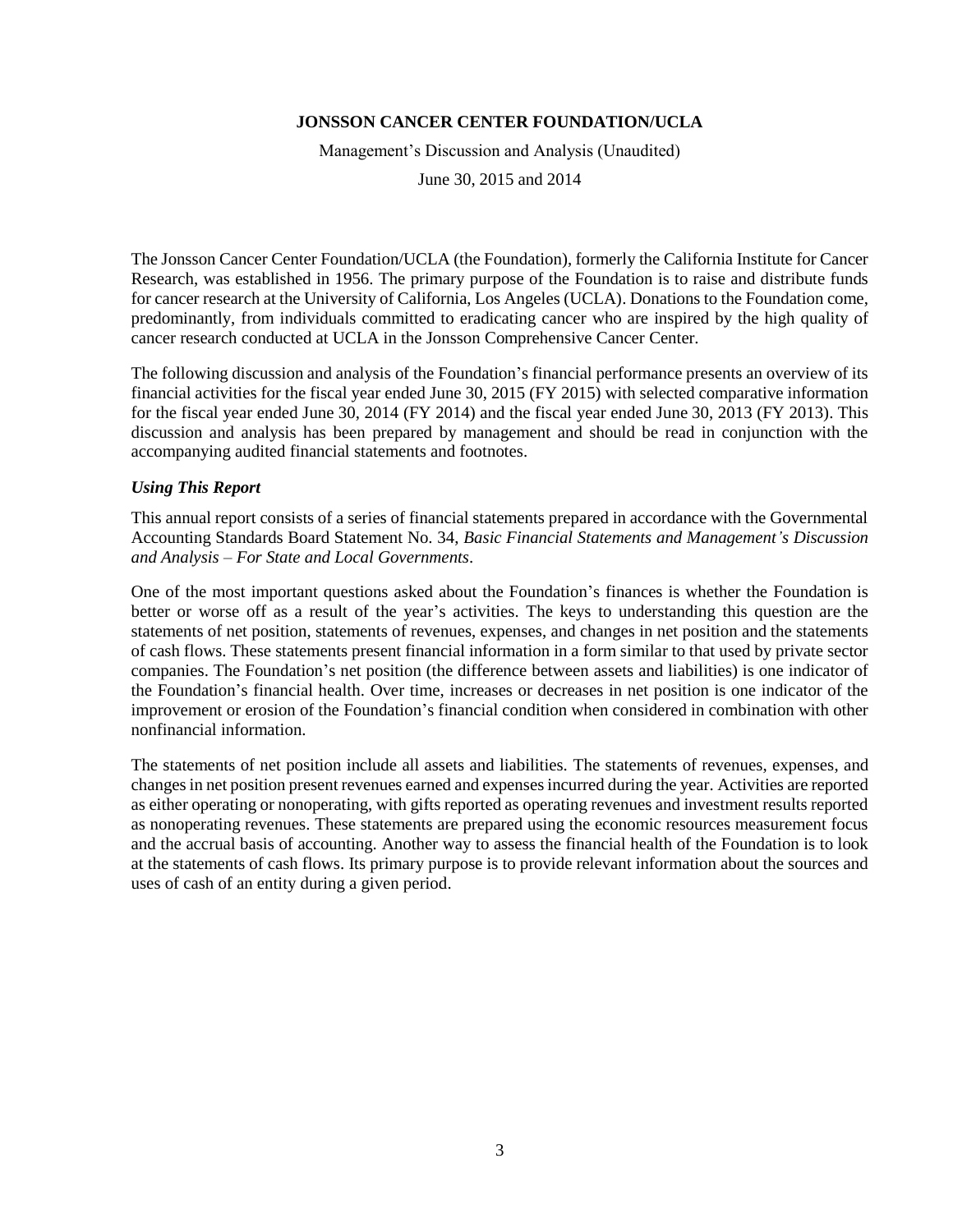Management's Discussion and Analysis

June 30, 2015 and 2014

#### Condensed Financial Information

|                                                         |                  | FY 2015-2014 |                  | FY 2014-2013 |                  |
|---------------------------------------------------------|------------------|--------------|------------------|--------------|------------------|
|                                                         |                  | change       |                  | change       |                  |
|                                                         | 2015             | percentage   | 2014             | percentage   | 2013             |
| <b>Assets</b>                                           |                  |              |                  |              |                  |
| Cash                                                    | \$<br>188,260    | 39%          | \$<br>135,062    | 124%         | \$<br>60,423     |
| Investments:                                            |                  |              |                  |              |                  |
| Short-term investments                                  | 6,396,378        | 12%          | 5,688,808        | 5%           | 5,422,747        |
| Long-term investments                                   | 2,412,246        | 1%           | 2,388,047        | 8%           | 2,211,744        |
| Total investments                                       | 8,808,624        | 9%           | 8,076,855        | 6%           | 7,634,491        |
| Pledges receivable, net                                 | 3,278,311        | 26%          | 2,597,999        | 42%          | 1,827,788        |
| Other assets                                            | 163,399          | 87%          | 87,215           | 14%          | 76,252           |
| <b>Total assets</b>                                     | 12,438,594       | 14%          | 10,897,131       | 14%          | 9,598,954        |
| <b>Liabilities</b>                                      |                  |              |                  |              |                  |
| <b>Current liabilities</b>                              | 585,542          | 1150%        | 46,861           | 39%          | 33,796           |
| <b>Total liabilities</b>                                | 585,542          | 1150%        | 46,861           | 39%          | 33,796           |
|                                                         |                  |              |                  |              |                  |
| <b>Net position</b>                                     |                  |              |                  |              |                  |
| Restricted net position                                 | 3,593,764        | 34%          | 2,681,507        | 42%          | 1,888,631        |
| Unrestricted net position                               | 8,259,288        | 1%           | 8,168,763        | 6%           | 7,676,527        |
| Total net position                                      | \$<br>11,853,052 | 9%           | \$<br>10,850,270 | 13%          | \$<br>9,565,158  |
| <b>Revenues and expenses</b>                            |                  |              |                  |              |                  |
| Operating revenues                                      |                  |              |                  |              |                  |
| Contributions                                           | \$<br>11,222,441 | 9%           | \$<br>10,313,307 | $-19%$       | \$<br>12,771,896 |
| Event revenue                                           | 67,500           | 1%           | 66,964           | 19%          | 56,100           |
| Total operating revenues                                | 11,289,941       | 9%           | 10,380,271       | $-19%$       | 12,771,896       |
| Operating expenses                                      |                  |              |                  |              |                  |
| Program support                                         | 9,328,363        | 10%          | 8,493,717        | $-23%$       | 11,025,396       |
| Fundraising                                             | 466,216          | 25%          | 373,526          | $-10%$       | 413,607          |
| Management and general                                  | 721,921          | 16%          | 620,803          | 9%           | 569,157          |
| Total operating expenses                                | 10,516,500       | 11%          | 9,488,046        | $-21%$       | 12,008,160       |
| Net operating income                                    | 773,441          | $-13%$       | 892,225          | 17%          | 763,736          |
| Nonoperating revenues                                   |                  |              |                  |              |                  |
| Investment income                                       | 210,227          | $-4%$        | 219,853          | $-12%$       | 250,921          |
| Realized gains and changes in fair value of investments | 19,114           | $-89%$       | 173,034          | 3%           | 168,698          |
| Total nonoperating revenues, net                        | 229,341          | $-42%$       | 392,887          | $-6%$        | 419,619          |
| Change in net position                                  | \$<br>1,002,782  | $-22%$       | \$<br>1,285,112  | 9%           | \$<br>1,183,355  |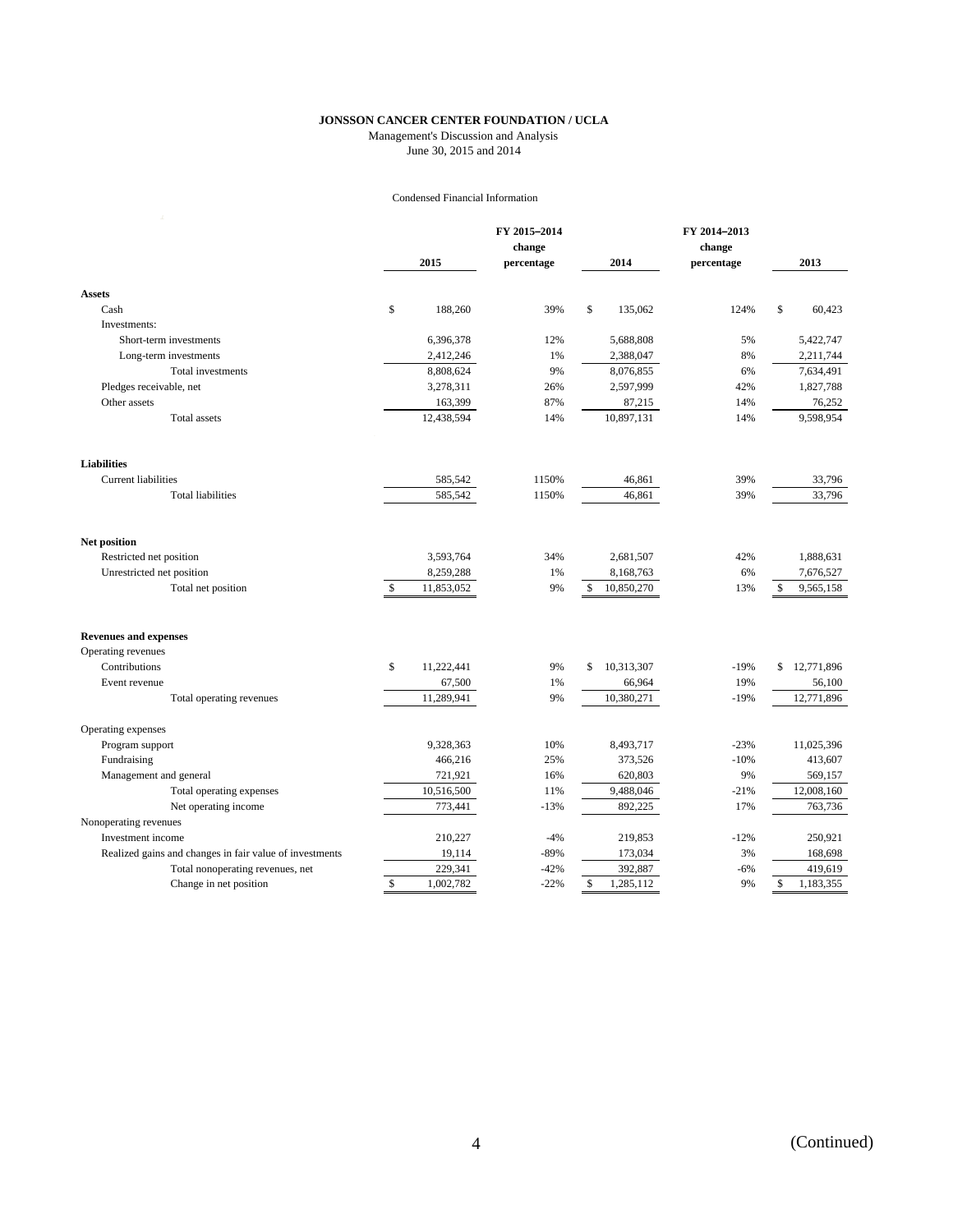Management's Discussion and Analysis (Unaudited)

June 30, 2015 and 2014

# *Financial Highlights*

In FY 2015, the Foundation's total assets increased 14% or \$ 1.5 million to \$12.4 million at June 30, 2015 from \$10.9 million at June 30, 2014. In FY 2014, the Foundation's total assets increased 14% or \$1.3 million to \$10.9 million at June 30, 2014 from \$9.6 million at June 30, 2013. Both the FY 2015 and 2014 increases were primarily due to increases in pledges receivable and investments, as discussed below.

Current liabilities of the Foundation increased by 1150% or \$539 thousand to \$586 thousand in FY 2015 from \$47 thousand in FY 2014. This change was predominantly due to one grant awarded that was not processed until the following month. In FY 2014, current liabilities increased 39% or \$13 thousand to \$47 thousand from \$34 thousand in FY 2013. This was due to two small grants to UCLA that were not processed until the following month.

Contributions to the Foundation increased by 9% or \$909 thousand to \$11.2 million in FY 2015 as compared to \$10.3 million in FY 2014. This increase was due to greater support across a variety of areas: more estate gifts, a greater number of gifts in honor of patients and/or doctors, and a record-breaking year for an annual fundraising event. Contributions to the Foundation decreased by 19% or \$2.4 million in FY 2014 as compared to FY 2013. This was primarily due to a decrease in both estate gifts and large individual gifts. Both estate/trust and major gifts tend to involve a small number of large contributions. Therefore, one or two gifts in these categories can significantly impact gift revenue in either a positive or negative direction. This decline in contribution revenue was offset by a decrease in program support of 23% or \$2.5 million.

# *Assets*

Foundation assets include cash, investments, pledges receivable, net, and other assets. In FY 2015, the Foundation's investments increased 9% or \$732 thousand to \$8.8 million at June 30, 2015 from \$8.1 million at June 30, 2014. This was primarily due to a contribution received in FY 2015 from a charitable remainder trust for \$544 thousand. This distribution was the source of funding for a grant to UCLA for pancreatic cancer research that was processed in July 2015 (FY 2016). Pledges receivable, net, increased 26% or \$680 thousand to \$3.3 million at June 30, 2015 from \$2.6 million at June 30, 2014. The increase in pledges receivable, net, is the result of \$2 million in new pledges offset by \$1.3 million in payments.

In FY 2014, the Foundation's investments increased 6% or \$442 thousand to \$8.1 million at June 30, 2014 from \$7.6 million at June 30, 2013. This was primarily due to positive investment returns in FY 2014 of \$393 thousand. Finally, pledges receivable, net, increased 42% or \$770 thousand to \$2.6 million at June 30, 2014 from \$1.8 million at June 30, 2013. This increase in pledges receivable, net, is the result of \$2.2 million in new pledges offset by \$1.4 million in pledge payments.

# *Operating Revenues and Expenses*

In 2015, the Foundation's operating revenue consisted of donor contributions and fundraising event revenue, which increased by 9% or \$910 thousand to \$11.3 million in FY 2015 from \$10.4 million in FY 2014. This increase was due to greater support across a variety of areas: more estate gifts, a greater number of gifts in honor of patients and/or doctors, and a record-breaking year for an annual fundraising event.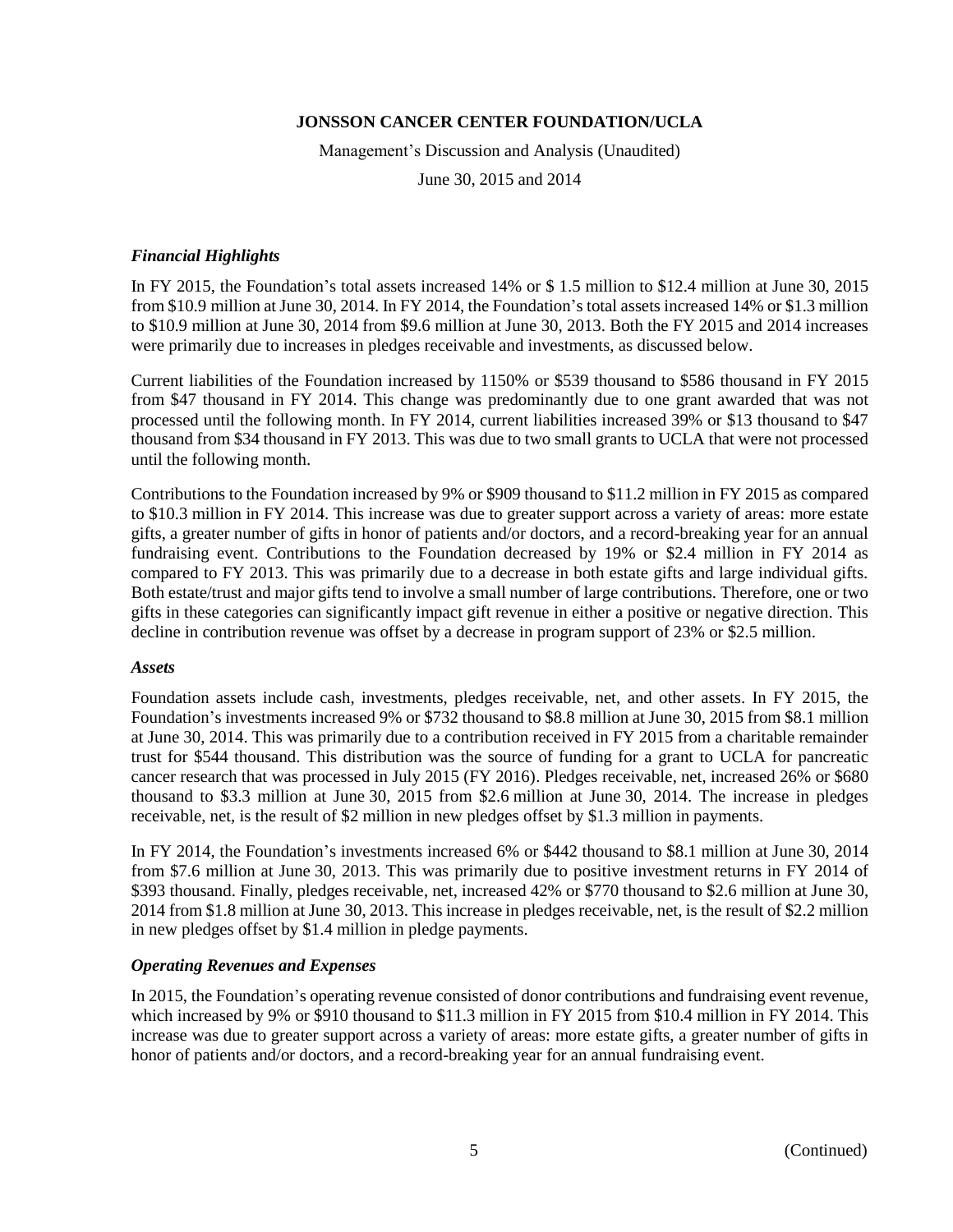Management's Discussion and Analysis (Unaudited)

June 30, 2015 and 2014

In response to the increase in donor contributions, program support increased 10% or \$835 thousand to \$9.3 million in FY 2015 compared to \$8.5 million in FY 2014. Fundraising costs increased 25% or \$92 thousand to \$466 thousand in FY 2015 compared to \$374 thousand in FY 2014. This increase was due, predominantly, to expenses related to an annual fundraising event that had a record-breaking year for contributions. Management and general expenses increased 16% or \$101 thousand to \$722 thousand in FY 2015 compared to \$621 thousand in FY 2014. This increase was due primarily to changes in Foundation office space that required the purchase of furniture/modular walls and facilities staff time.

In 2014, the Foundation's operating revenue primarily consisted of donor contributions, which declined to \$10.4 million in FY 2014 from \$12.8 million in FY 2013. This was primarily due to a decrease in both estate gifts and large individual gifts. Both estate/trust and major gifts tend to involve a small number of large contributions. Therefore, one or two gifts in these categories can significantly impact gift revenue in either a positive or negative direction.

As a result of the decline in donor contributions, program support was reduced to \$8.5 million in FY 2014 compared to \$11.0 million in FY 2013. Fundraising costs decreased 10% to \$374 thousand in FY 2014 compared to \$414 thousand in FY 2013. Management and general expenses increased 9% to \$621 thousand in FY 2014 compared to \$569 thousand in FY 2013 mostly in staff salaries; a position dedicated to financial operations was created to maintain quality control of those operations while allowing a current position to focus more on fundraising.

#### *Nonoperating revenues*

In FY 2015, nonoperating revenues declined by 42% or \$164 thousand to \$229 thousand from \$393 thousand in FY 2014. This was primarily due the decline in performance of the Foundation's investment in The UCLA Foundation's Endowed Investment Pool (EIP), which returned 6.4% in FY 2015 versus 13.9% in FY 2014.

Nonoperating income in FY 2014 declined 6% or \$27 thousand to \$393 thousand from \$420 thousand in FY 2013. This was due to a small drop in performance of the Foundation's investment in EIP, which returned 13.9% in FY 2015 versus 15.2% in FY 2014.

#### *Factors Impacting Future Periods*

Management is not aware of any factors that would have a significant impact on future periods.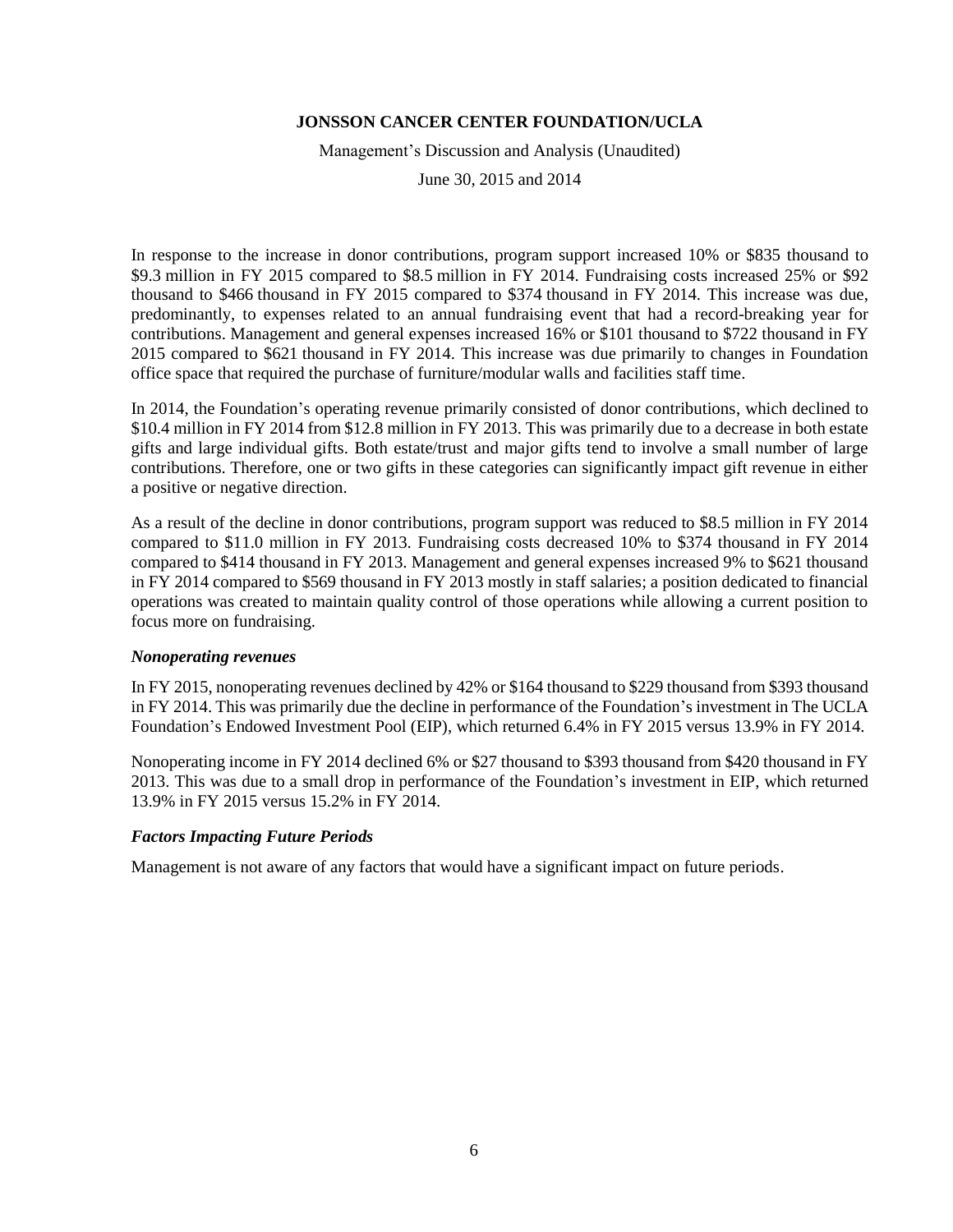#### Statements of Net Position

## Years Ended June 30, 2015 and 2014

| <b>Assets</b>                  | 2015             | 2014       |
|--------------------------------|------------------|------------|
| Current assets:                |                  |            |
| Cash                           | \$<br>188,260    | 135,062    |
| Short-term investments         | 6,396,378        | 5,688,808  |
| Accounts and other receivables | 135,733          | 59,830     |
| Accrued investment income      | 27,666           | 27,385     |
| Pledges receivable, net        | 2,221,991        | 1,118,256  |
| Total current assets           | 8,970,028        | 7,029,341  |
| Noncurrent assets:             |                  |            |
| Long-term investments          | 2,412,246        | 2,388,047  |
| Pledges receivable, net        | 1,056,320        | 1,479,743  |
| Total noncurrent assets        | 3,468,566        | 3,867,790  |
| Total assets                   | 12,438,594       | 10,897,131 |
| <b>Liabilities</b>             |                  |            |
| Current liabilities:           |                  |            |
| Accounts and grants payable    | 585,542          | 46,861     |
| <b>Total liabilities</b>       | 585,542          | 46,861     |
| <b>Net position</b>            |                  |            |
| Restricted expendable gifts    | 3,593,764        | 2,681,507  |
| Unrestricted                   | 8,259,288        | 8,168,763  |
| Total net position             | \$<br>11,853,052 | 10,850,270 |

See accompanying notes to financial statements.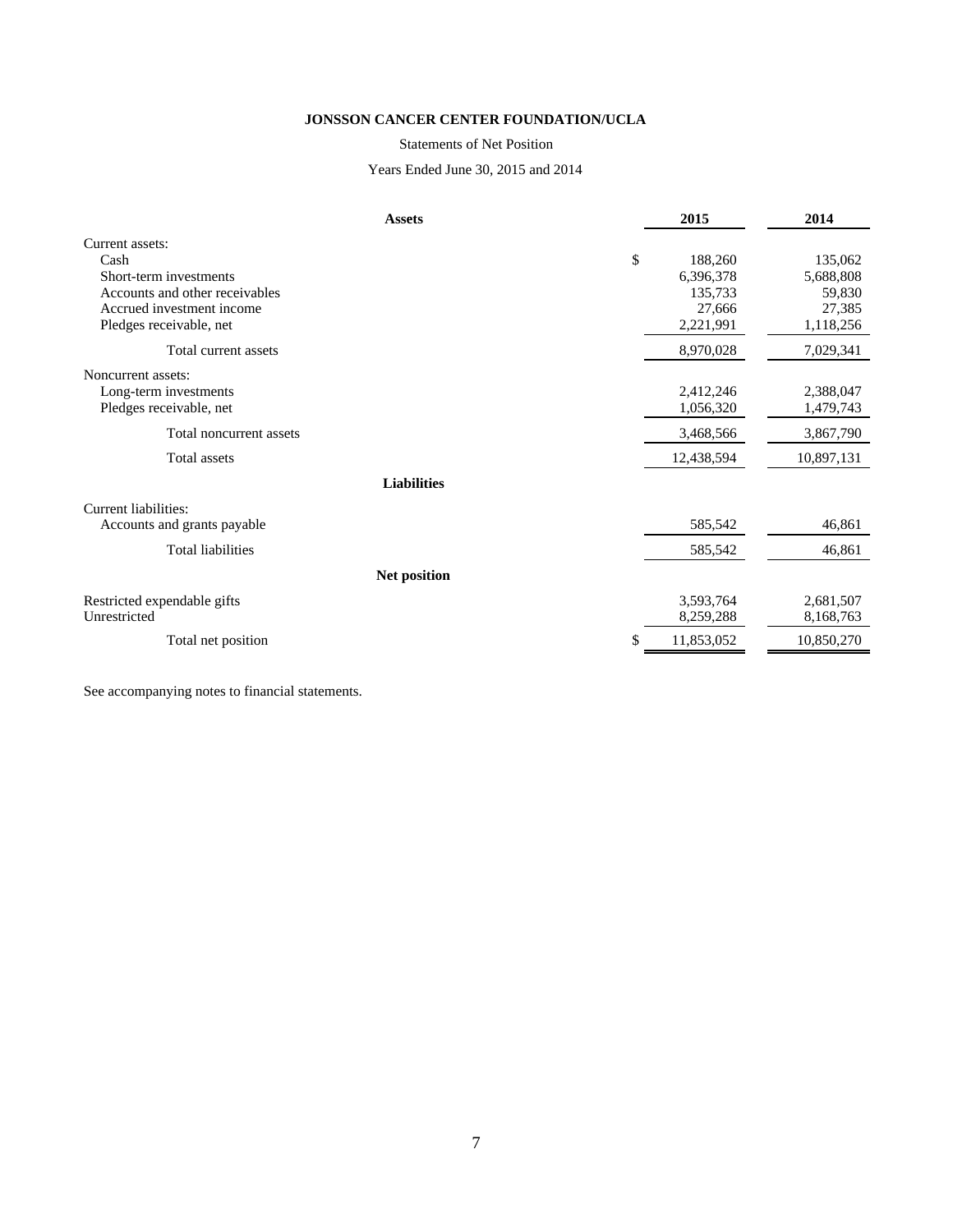## Statements of Revenues, Expenses, and Changes in Net Position

Years Ended June 30, 2015 and 2014

|                                             | 2015                 | 2014                 |
|---------------------------------------------|----------------------|----------------------|
| Operating revenues:                         |                      |                      |
| \$<br>Contributions<br>Event revenue        | 11,222,441<br>67,500 | 10,313,307<br>66,964 |
| Total operating revenues                    | 11,289,941           | 10,380,271           |
| Operating expenses:                         |                      |                      |
| Program support                             | 9,328,363            | 8,493,717            |
| Fundraising                                 | 466,216              | 373,526              |
| Management and general                      | 721,921              | 620,803              |
| Total operating expenses                    | 10,516,500           | 9,488,046            |
| Operating income                            | 773,441              | 892,225              |
| Nonoperating revenues:                      |                      |                      |
| Investment income                           | 210,227              | 219,853              |
| Realized and unrealized gain on investments | 19,114               | 173,034              |
| Total nonoperating revenues                 | 229,341              | 392,887              |
| Increase in net position                    | 1,002,782            | 1,285,112            |
| Net position:                               |                      |                      |
| Beginning of year                           | 10,850,270           | 9,565,158            |
| \$<br>End of year                           | 11,853,052           | 10,850,270           |

See accompanying notes to financial statements.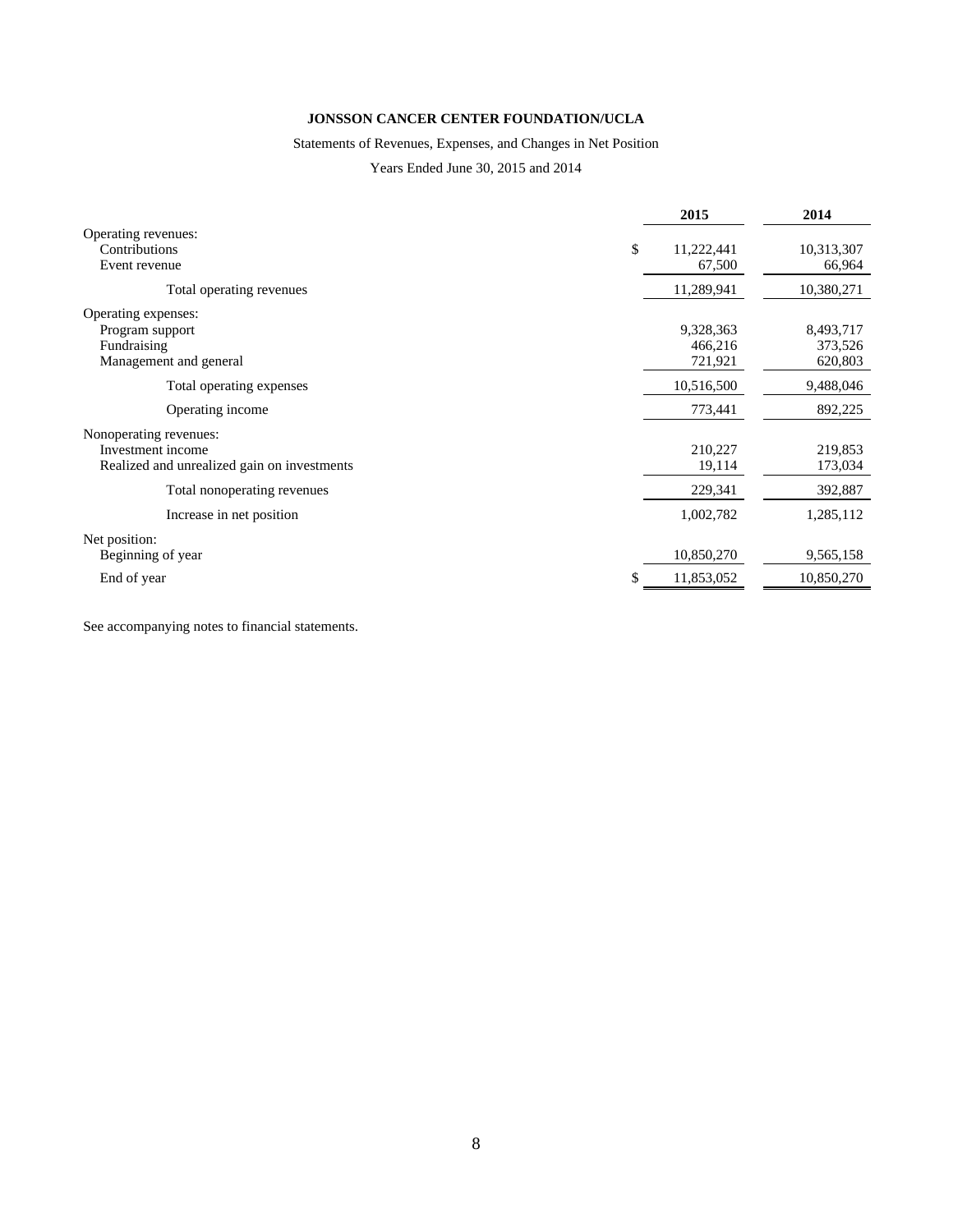#### Statements of Cash Flows

## Years ended June 30, 2015 and 2014

|                                                                                     |    | 2015        | 2014        |
|-------------------------------------------------------------------------------------|----|-------------|-------------|
| Cash flows from operating activities:                                               |    |             |             |
| Contributions                                                                       | \$ | 9,757,683   | 8,578,242   |
| Event revenue                                                                       |    | 67.500      | 66.964      |
| Program support                                                                     |    | (8,829,616) | (8,479,917) |
| Fundraising, management, and general expenses                                       |    | (1,166,628) | (979, 902)  |
| Net cash used in operating activities                                               |    | (171,061)   | (814, 613)  |
| Cash flows from investing activities:                                               |    |             |             |
| Proceeds from sale of investments                                                   |    | 721,882     | 935,229     |
| Purchase of investments                                                             |    | (707, 569)  | (266,060)   |
| Interest and dividends on investments                                               |    | 209,946     | 220,083     |
| Net cash provided by investing activities                                           |    | 224,259     | 889,252     |
| Net increase in cash                                                                |    | 53,198      | 74,639      |
| Cash:                                                                               |    |             |             |
| Beginning of year                                                                   |    | 135,062     | 60,423      |
| End of year                                                                         | S  | 188,260     | 135,062     |
| Reconciliation of operating income to net cash used in operating activities:        |    |             |             |
| Operating income                                                                    | \$ | 773,441     | 892,225     |
| Adjustments to reconcile operating income to net cash used in operating activities: |    |             |             |
| Noncash gifts                                                                       |    | (726,968)   | (938, 499)  |
| Changes in assets and liabilities:                                                  |    |             |             |
| Accounts and other receivables                                                      |    | (75,903)    | (11, 193)   |
| Pledges receivable, net                                                             |    | (680, 312)  | (770, 211)  |
| Accounts and grants payable                                                         |    | 538,681     | 13,065      |
| Net cash used in operating activities                                               | \$ | (171,061)   | (814, 613)  |
| Supplemental noncash activities information:                                        |    |             |             |
| Gifts of securities                                                                 |    | 726,968     | 938,499     |

See accompanying notes to financial statements.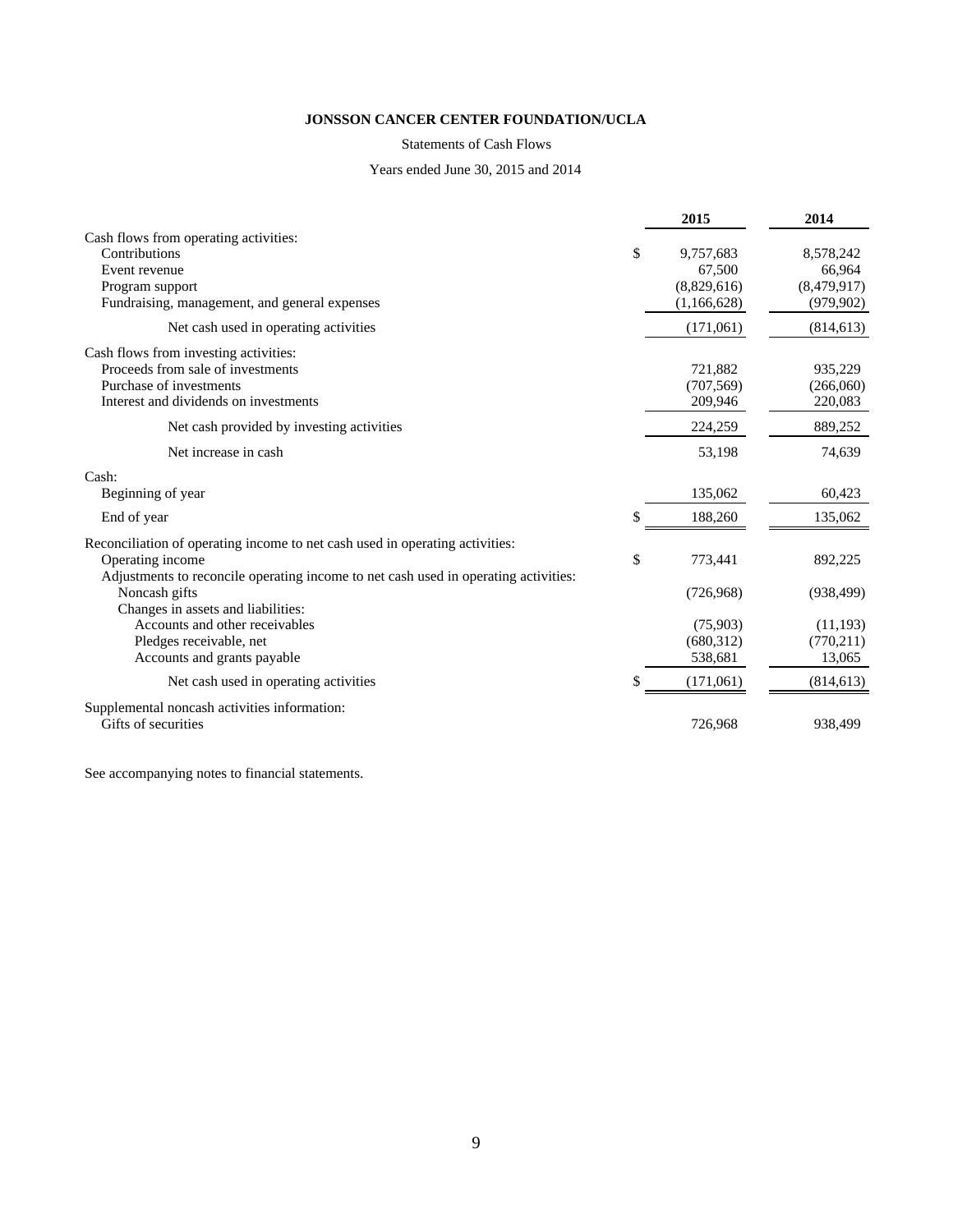Notes to the Financial Statements

June 30, 2015 and 2014

## **(1) Organization**

The Jonsson Cancer Center Foundation/UCLA (the Foundation), formerly the California Institute for Cancer Research, was established in 1956. The Foundation is a nonprofit organization whose primary purpose is to raise and distribute funds for cancer research at the University of California, Los Angeles (UCLA). The Foundation is a component unit of the University of California.

The Foundation raises funds in two broad areas: Donor-directed grants and programmatic support for the Jonsson Comprehensive Cancer Center (JCCC) at UCLA. Donor-directed grants are typically for research being undertaken by a specific doctor, designated by the donor, or for a particular project. JCCC programmatic support donations are, in turn, unrestricted by the donor. The Foundation pools these unrestricted gifts to accumulate significant sources of funding for cancer research, such as for seed grants, next generation technology, and impact grants that support collaboration between researchers. This information is detailed further in footnote 5, Program Support, on page 13.

The Foundation is governed by a Board of Directors and the director of the JCCC serves as the president of the Foundation. In the event of the dissolution of the Foundation, any and all assets held in its name shall be distributed to UCLA for use in the investigation of the causes, treatment, and cure of the diseases known as cancer, under the direction of the Dean of the School of Medicine. Accordingly, the Foundation is considered a governmental not-for-profit organization, subject to reporting under the Governmental Accounting Standards Board (GASB).

UCLA provides the facilities and the staff for the operation and administration of the Foundation's activities. The Foundation transfers gift funds to UCLA or The UCLA Foundation, which assumes responsibility for actual disbursement in accordance with the donor's wishes. The Foundation has two independently operated chapters located throughout the greater Los Angeles area that assist in the fundraising effort.

# **(2) Summary of Significant Accounting Policies**

A summary of the significant accounting policies applied in the preparation of these financial statements is presented below:

## *(a) Basis of Accounting*

The accompanying financial statements have been prepared in accordance with U.S. generally accepted accounting principles. The statements are prepared using the economic resources measurement focus and the accrual basis of accounting.

*(b) Cash*

The Foundation manages its cash through major banking institutions. At June 30, 2015 and 2014, the carrying amount of the Foundation's cash held in nationally recognized banking institutions was approximately \$188 thousand and \$135 thousand, respectively. At June 30, 2015 and 2014, the Foundation had cash in bank in excess of Federal Deposit Insurance Corporation (FDIC) insurance limits of approximately \$1.3 million and \$1.5 million due to checks distributed but not yet cleared. To mitigate custodial risk, the Foundation conducts business with fiscally sound banks with national recognition.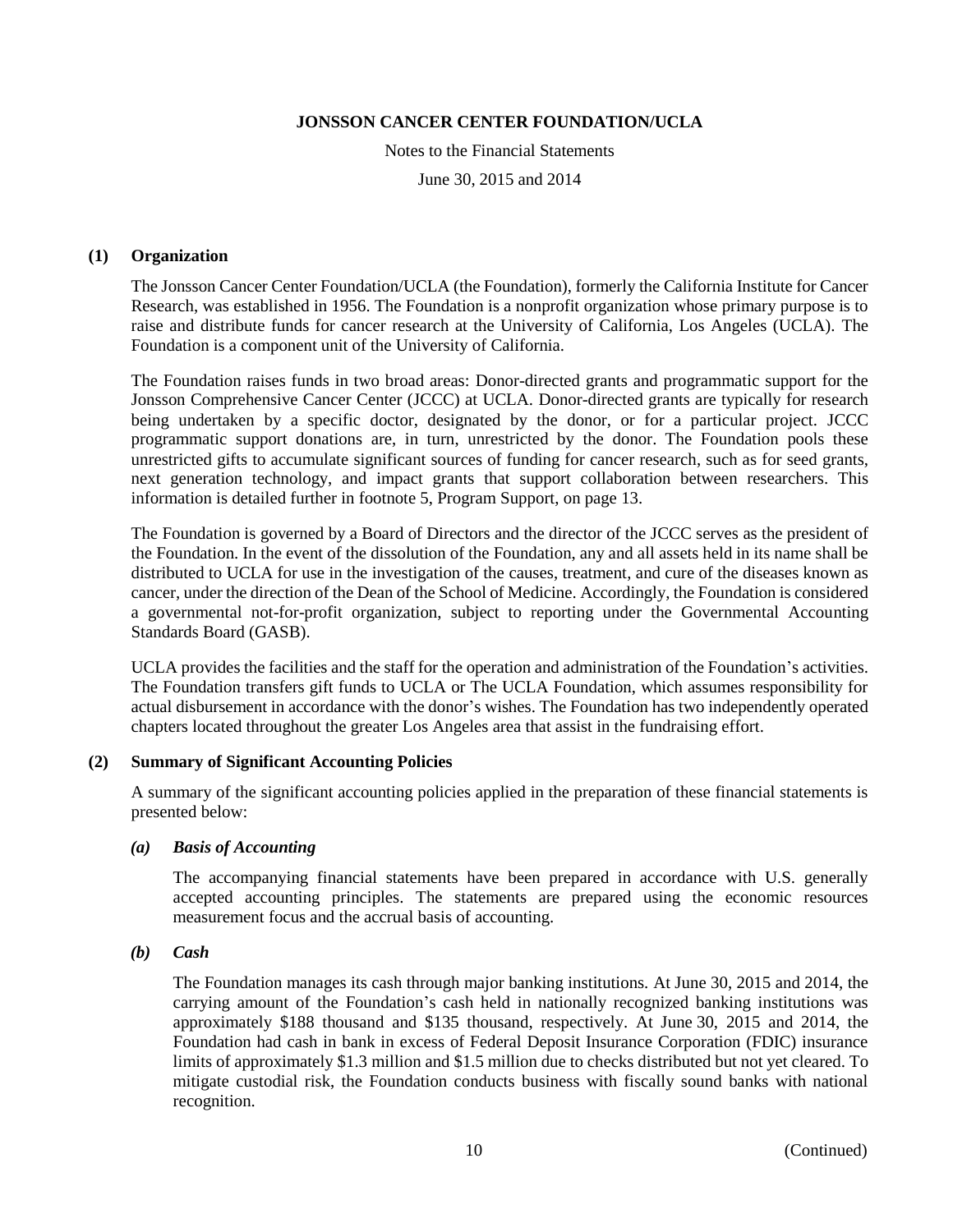Notes to the Financial Statements

June 30, 2015 and 2014

#### *(c) Investments*

The Foundation participates in the endowed and unendowed investment pools managed by The UCLA Foundation, which are external investment pools and are not SEC registered. The Foundation's investments in these pools are reported at fair value based on the value of each participating unit.

#### *(d) Pledges Receivable*

Pledges are written unconditional promises to make future payments. The Foundation recognizes a receivable and revenue at the time the pledge is made by the donor if the pledge is verifiable, measurable, and probable of collection and meets all applicable eligibility requirements. Pledges extending beyond one year are discounted to recognize the present value of the future cash flows. In subsequent years, this discount is accreted and reported as additional contribution revenue in accordance with donor-imposed restrictions, if any. In addition, pledges are reported net of an allowance, which is a general reserve based on the Foundation's three-year rolling average loss experience.

Conditional pledges, which depend on the occurrence of a specified future or uncertain event such as matching gifts from other donors or time restrictions on expenditure, plus all pledges for endowment purposes, are recognized when the conditions are substantially met.

#### *(e) Net Position*

When possible, the Foundation uses restricted resources when an expense is incurred for which both restricted and unrestricted resources are available. Net position comprises the following:

**Restricted expendable gifts** *–* donations to the Foundation that are restricted by the donor for a specific purpose or pledges receivable net of discount and allowance.

**Unrestricted** *–* the net position of the Foundation that is not subject to donor-imposed restrictions*.*

#### *(f) Classification of Revenues and Expenses*

Operating revenues include contributions from various donors and guild chapters as well as event revenue representing the fair value of tickets and other items sold at fundraising events. Operating expenses include program support, fundraising, and management and general. Program support is disbursed to UCLA or The UCLA Foundation in support of cancer research activities consistent with the donor's wishes or, in the case of unrestricted funds, in support of UCLA programs selected by Foundation management in consultation with the JCCC academic leadership. Nonoperating revenues and expenses include interest and investment distributions, net realized gains (losses) on the sale of investments, and change in unrealized appreciation (depreciation) in the fair value of investments held at the end of the period.

#### *(g) Use of Estimates*

The preparation of financial statements in accordance with U.S. generally accepted accounting principles requires management to make estimates and assumptions that affect the reported amounts of assets and liabilities, the disclosure of contingent assets and liabilities at the date of the financial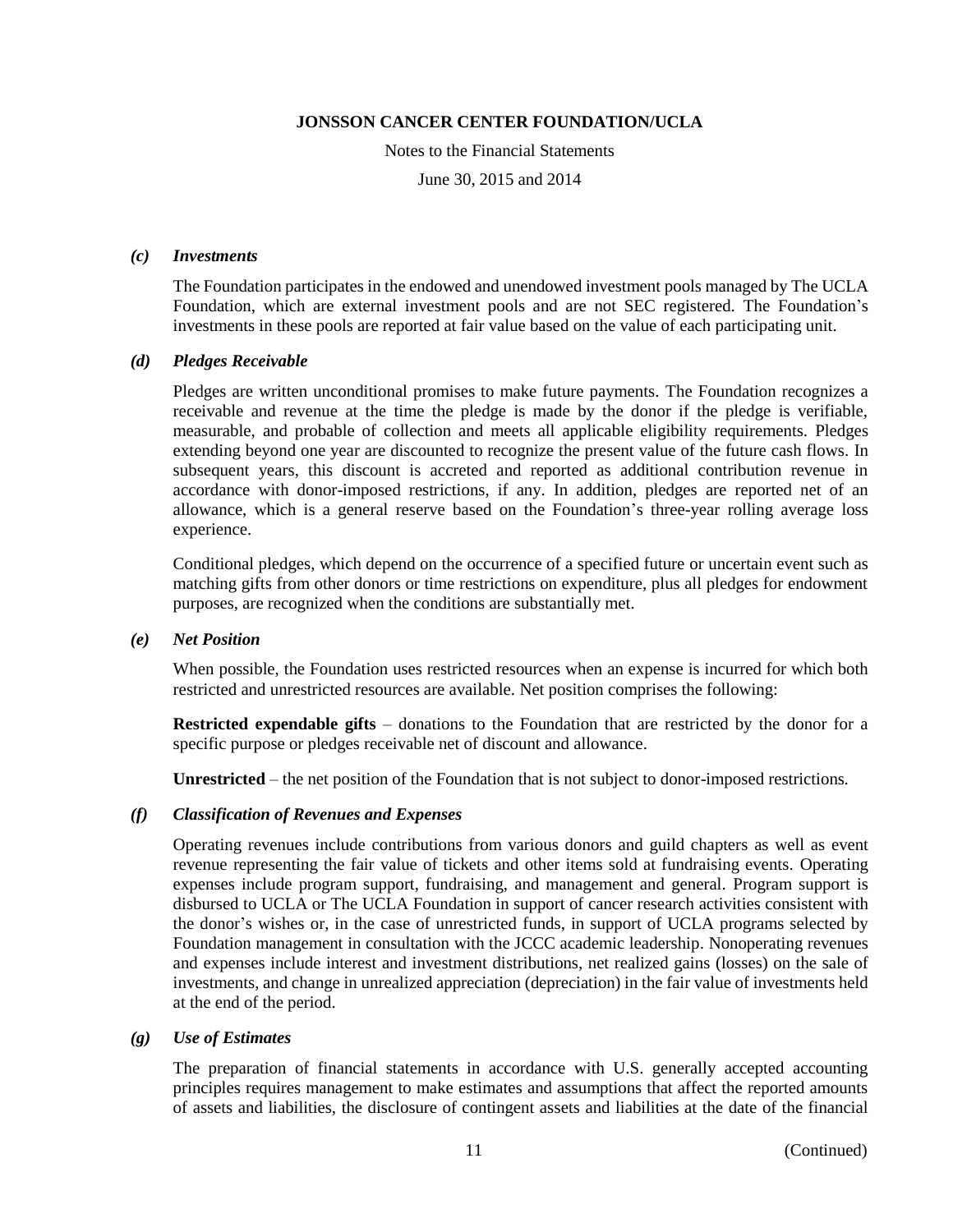Notes to the Financial Statements

June 30, 2015 and 2014

statements, and the reported amounts of revenues and expenses during the reporting period. Actual results could differ from those estimates.

## *(h) Income Taxes*

The Foundation is exempt from taxation under Section  $501(c)(3)$  of the Internal Revenue Code and Section 23701d of the California Revenue and Taxation Code and is generally not subject to federal or state income taxes. However, the Foundation is subject to income taxes on any net income that is derived from a trade or business, regularly carried on, and not in furtherance of the purpose for which it is granted exemption, also known as unrelated business income. The Foundation did not engage in unrelated business activities and therefore did not record an income tax provision.

## *(i) Reclassification*

Certain prior year amounts have been reclassified to conform to the current year presentation.

# **(3) Investments**

The Foundation's investment policy requires that all funds be invested with the University of California through The UCLA Foundation or the UC Regents. For the year ended June 30, 2015, all Foundation investments were held by The UCLA Foundation. The UCLA Foundation invests in equity securities, private equity funds, multistrategy funds, as well as credit, real asset, and real estate investment funds. The UCLA Foundation investment guidelines permit alternative investments primarily in partnerships where The UCLA Foundation is a limited partner relying upon the expertise of experienced general partners. All limited partnerships in which The UCLA Foundation invests are subject to annual audits. The investment guidelines also permit direct investments in equity or other instruments.

As of June 30, 2015 and 2014, the Foundation reported an investment of \$6.4 and \$5.7 million in The UCLA Foundation's unendowed investment pool. In addition, the Foundation had an investment valued at \$2.4 million in The UCLA Foundation's endowed investment pool at both June 30, 2015 and 2014. Neither the unendowed nor endowed investment pool at The UCLA Foundation is rated. At June 30, 2015 and 2014, the unendowed and endowed investment pools at The UCLA Foundation had an effective duration of 1.7 and 2.21 years, and 5.62 and 5.10 years, respectively.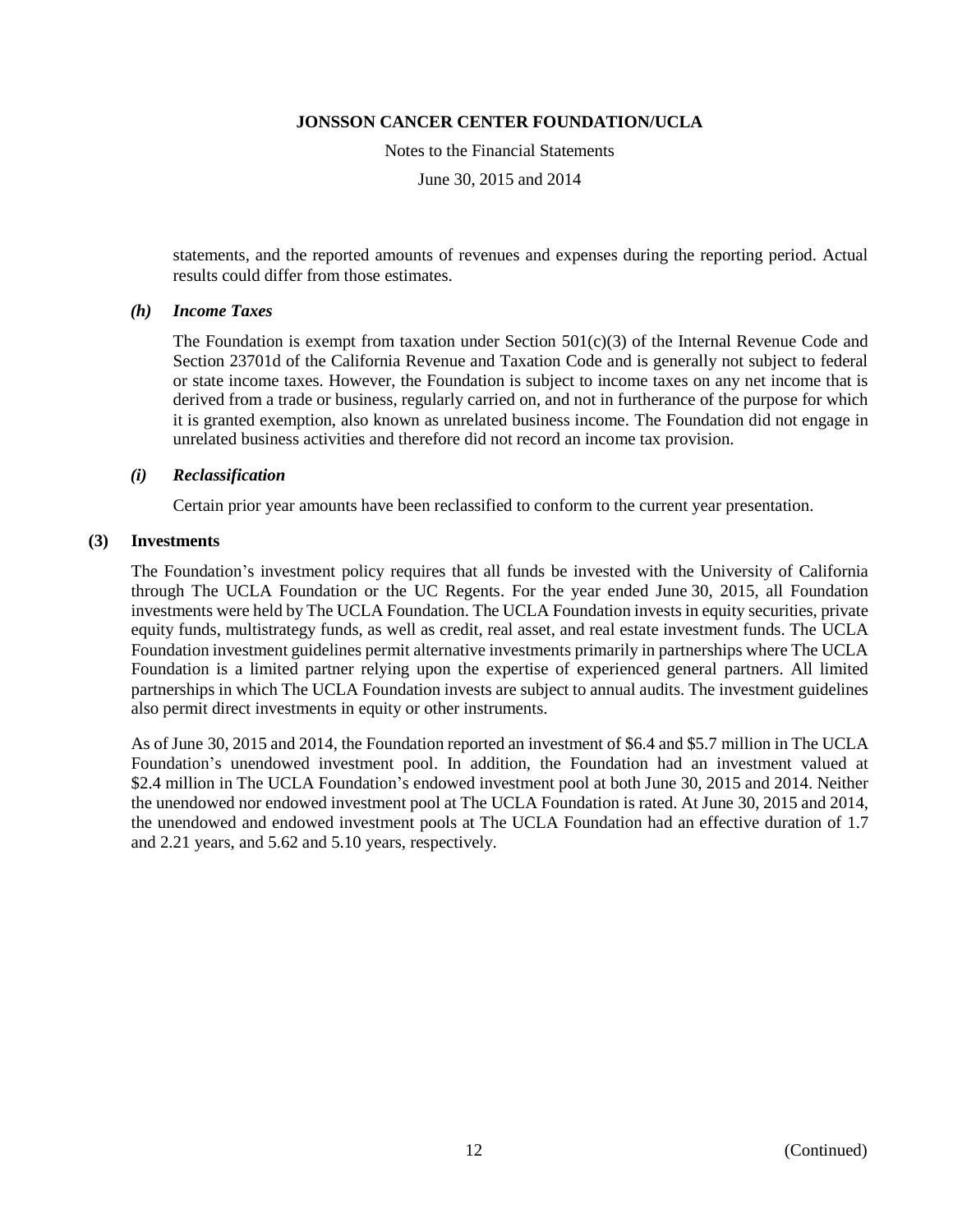Notes to the Financial Statements

June 30, 2015 and 2014

## **(4) Pledges Receivable, net**

Pledges receivable, net, consist of the following at June 30, 2015 and 2014:

|                                                                              |                           | 2015                      | 2014                   |
|------------------------------------------------------------------------------|---------------------------|---------------------------|------------------------|
| Pledges receivable                                                           | $\boldsymbol{\mathsf{S}}$ | 3,310,280 \$              | 2,651,624              |
| Less:<br>Allowance for uncollectible pledges<br>Discount for future payments |                           | (12,228)<br>(19,741)      | (19, 448)<br>(34,180)  |
| Pledges receivable, net                                                      | \$                        | 3,278,311 \$              | 2,597,996              |
| Current pledges receivable, net<br>Noncurrent pledges receivable, net        | $\boldsymbol{\mathsf{S}}$ | 2,221,991 \$<br>1,056,320 | 1,118,256<br>1,479,743 |
|                                                                              | \$                        | 3,278,311 \$              | 2,597,999              |

Management evaluates the collectability of its receivables and records an allowance for estimated uncollectible amounts. The Foundation recorded loss provision reversals of \$7 thousand in FY15 and \$4 thousand in FY14. Both amounts were recorded as adjustments to contribution revenue. Pledges due beyond one year have been discounted using rates ranging from 2.4% to 1.2%. Eighty-three percent of pledges receivable, net of discount, are from five donors in fiscal year 2015 as compared to 84% in fiscal year 2014.

#### **(5) Program Support**

Grants made in support of Foundation programs are as follows:

|                                             | 2015            |     | 2014      |
|---------------------------------------------|-----------------|-----|-----------|
| Donor-directed grants                       | \$<br>7,833,363 | \$. | 6,898,717 |
| JCCC programmatic support                   |                 |     |           |
| Seed grants                                 | 100,000         |     | 250,000   |
| Clinical/translational research             | 250,000         |     | 250,000   |
| Director's discovery                        | 500,000         |     | 50,000    |
| Impact grants                               | 350,000         |     | 750,000   |
| Information/outreach                        | 35,000          |     | 35,000    |
| Next-generation technology                  | 125,000         |     | 125,000   |
| Other program areas                         | 35,000          |     | 35,000    |
| Strategic investment and innovative faculty | 100,000         |     | 100,000   |
| Total                                       | 9,328,363       |     | 8,493,717 |
|                                             |                 |     |           |